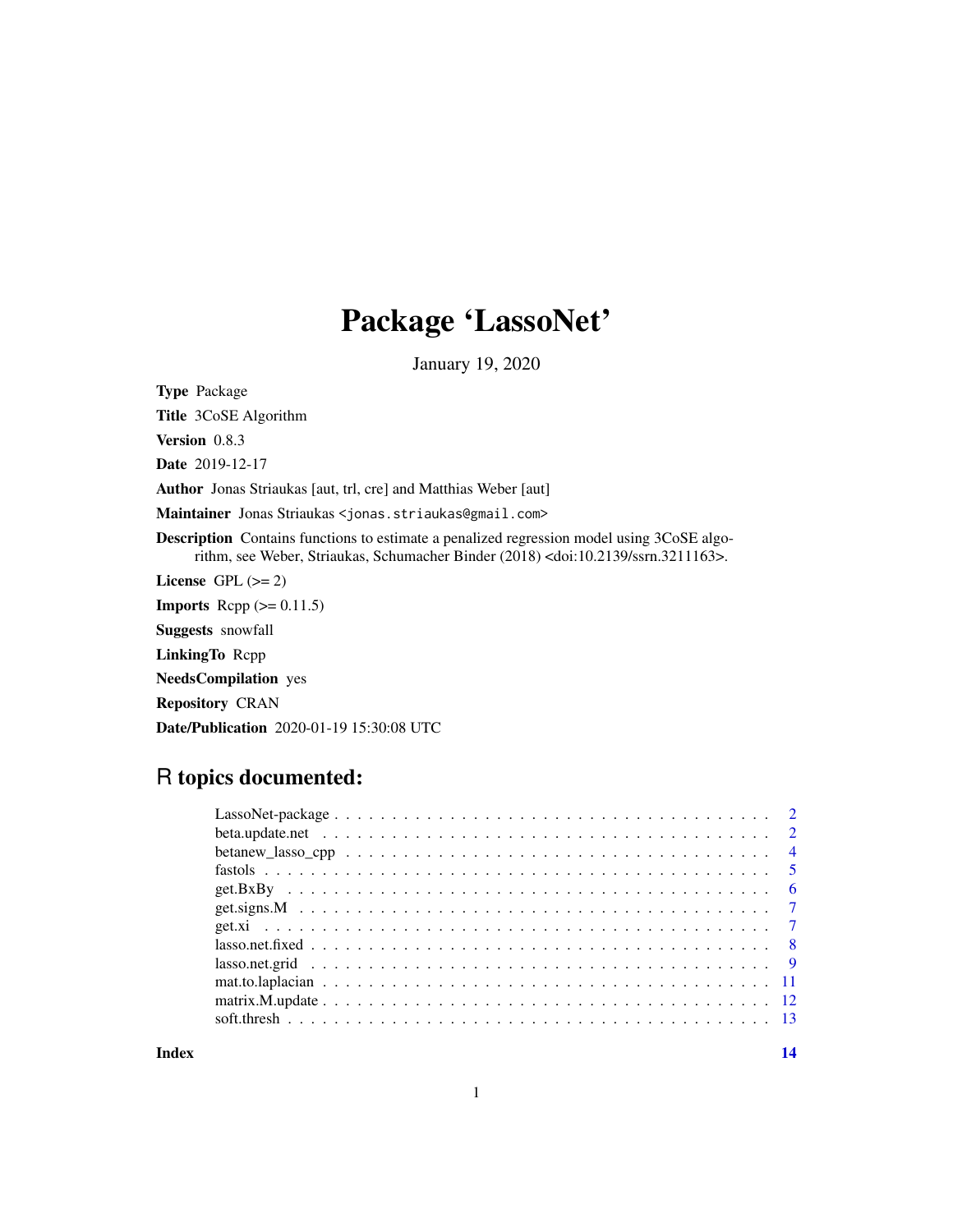<span id="page-1-0"></span>

LassoNet contains functions to estimate a penalized regression model using 3CoSE algorithm described in the paper Weber, Striaukas, Schumacher and Binder (2018). The main function of the package is the function lasso.net.grid, see the example below.

#### Details

| Package: | LassoNet    |
|----------|-------------|
| Type:    | Package     |
| Version: | 0.8.3       |
| Date:    | 2019-12-16  |
| License: | Open source |

#### Author(s)

Maintainer: Jonas Striaukas <jonas.striaukas@gmail.com>

#### References

Weber, M., Striaukas, J., Schumacher, M., Binder, H. "Network-Constrained Covariate Coefficient and Connection Sign Estimation" (2018) <doi:10.2139/ssrn.3211163>

#### See Also

[Rcpp](#page-0-0), [glmnet](#page-0-0)

beta.update.net *Updates* β *coefficients.*

# Description

This function updates  $\beta$  for given penalty parameters.

#### Usage

```
beta.update.net(x,y,beta,lambda1,lambda2,M1,n.iter,iscpp,tol)
```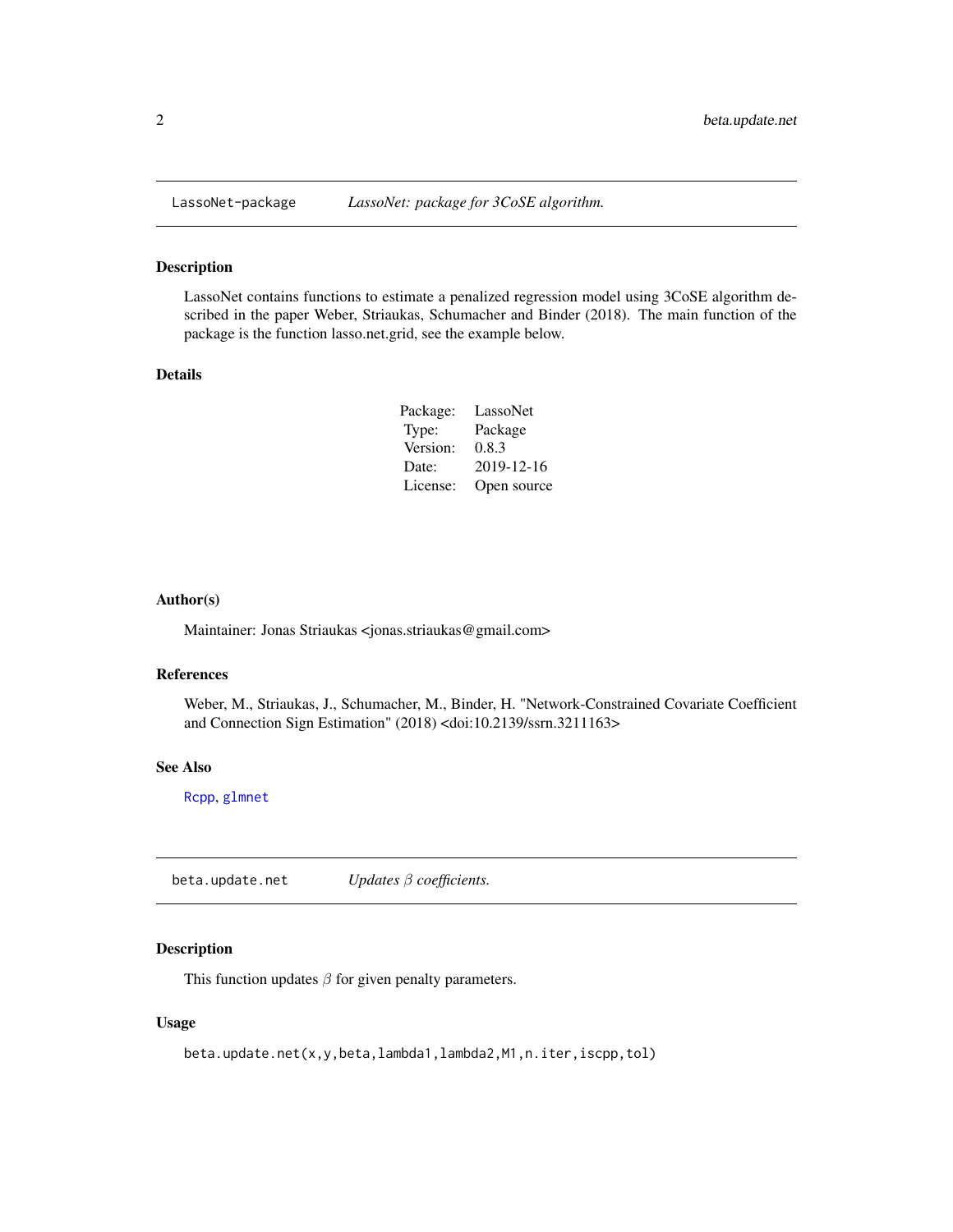# beta.update.net 3

#### Arguments

| X       | input data matrix of size $n \times p$ ; n - number of observations; p - number of<br>covariates           |
|---------|------------------------------------------------------------------------------------------------------------|
| у       | response vector or size $n \times 1$                                                                       |
| beta    | initial value for $\beta$ ; default - zero vector of size $n \times 1$                                     |
| lambda1 | lasso penalty parameter                                                                                    |
| lambda2 | network penalty parameter                                                                                  |
| M1      | penalty matrix                                                                                             |
| n.iter  | maximum number of iterations for $\beta$ step; default - 1e5                                               |
| iscpp   | binary choice for using cpp function in coordinate updates; $1 - \text{use C++}$ (default),<br>$0 -$ use R |
| tol     | convergence tolerance level; default - 1e-6                                                                |

#### Details

Updates the coefficient vector  $\beta$  given the data and penalty parameters  $\lambda$ 1 and  $\lambda$ 2. Convergence criterion is defined as  $\sum_{i=1}^{p} |\beta_{i,j} - \beta_{i,j-1}| \leq$  to.

#### Value

| beta        | updated $\beta$ vector            |
|-------------|-----------------------------------|
| convergence | binary variable; 1 - yes          |
| steps       | number of steps until convergence |

#### Author(s)

Maintainer: Jonas Striaukas <jonas.striaukas@gmail.com>

#### References

Weber, M., Striaukas, J., Schumacher, M., Binder, H. "Network-Constrained Covariate Coefficient and Connection Sign Estimation" (2018) <doi:10.2139/ssrn.3211163>

```
p<-200
n<-100
beta.0=array(1,c(p,1))
x<-matrix(rnorm(n*p),n,p)
y<-rnorm(n,mean=0,sd=1)
lambda1<-1
lambda2<-1
M1 <- diag(p)
updates<-beta.update.net(x, y, beta.0, lambda1, lambda2, M1)
```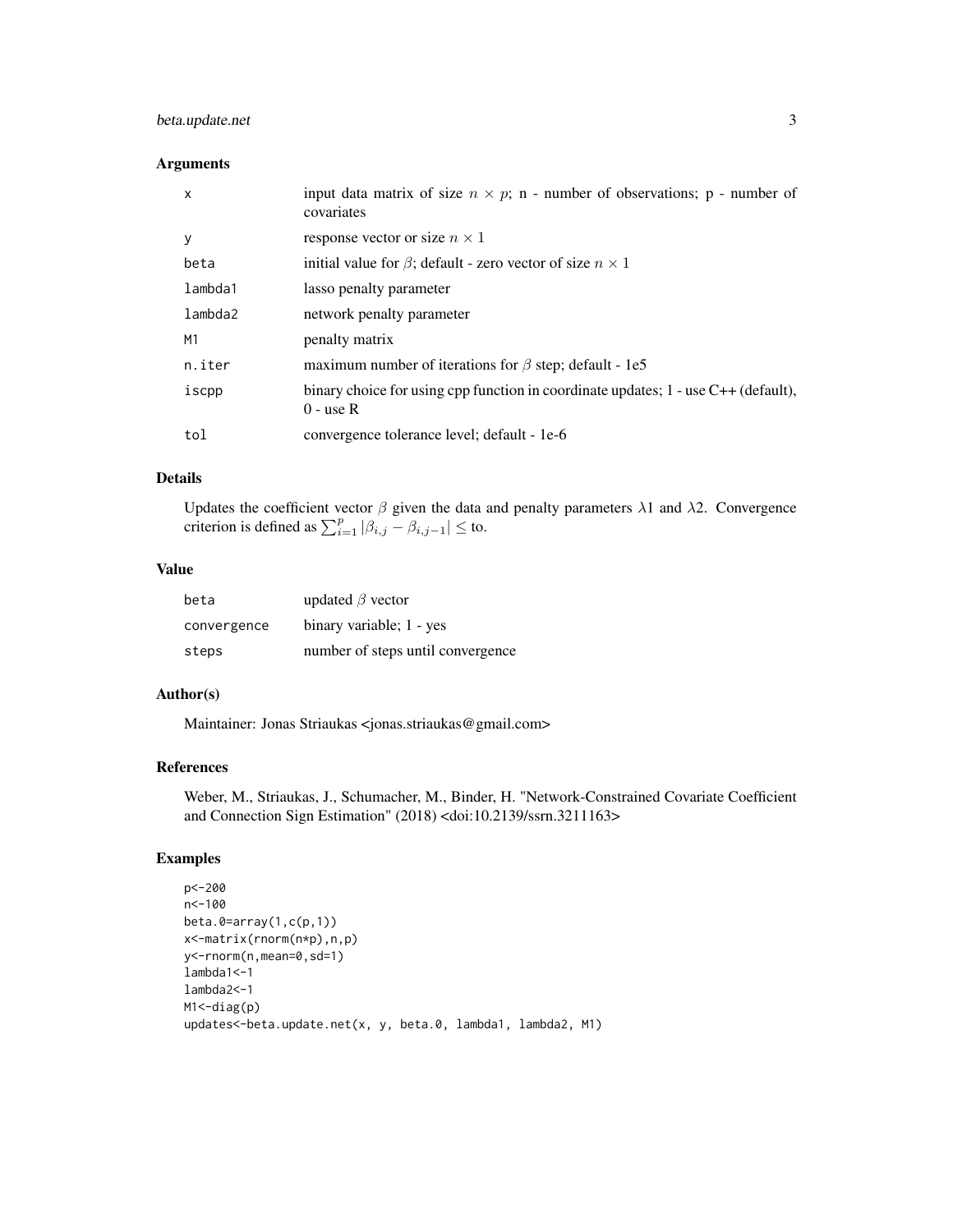<span id="page-3-0"></span>betanew\_lasso\_cpp *C++ subroutine that updates* β *coefficients.*

# Description

This function updates  $\beta$  for given penalty parameters.

#### Usage

```
betanew_lasso_cpp(xx, xy, beta, M, y, Lambda1, Lambda2, iter, tol)
```
# Arguments

| XX      | Bx matrix                                                              |
|---------|------------------------------------------------------------------------|
| xy      | By vector                                                              |
| beta    | initial value for $\beta$ ; default - zero vector of size $p \times 1$ |
| M       | penalty matrix                                                         |
| y       | response vector or size $n \times 1$                                   |
| Lambda1 | lasso penalty parameter                                                |
| Lambda2 | network penalty parameter                                              |
| iter    | maximum number of iterations for $\beta$ step                          |
| tol     | convergence tolerance level                                            |
|         |                                                                        |

# Details

See beta.update.net

#### Value

| beta  | updated $\beta$ vector            |
|-------|-----------------------------------|
| steps | number of steps until convergence |

#### Author(s)

Maintainer: Jonas Striaukas <jonas.striaukas@gmail.com>

#### References

Weber, M., Striaukas, J., Schumacher, M., Binder, H. "Network-Constrained Covariate Coefficient and Connection Sign Estimation" (2018) <doi:10.2139/ssrn.3211163>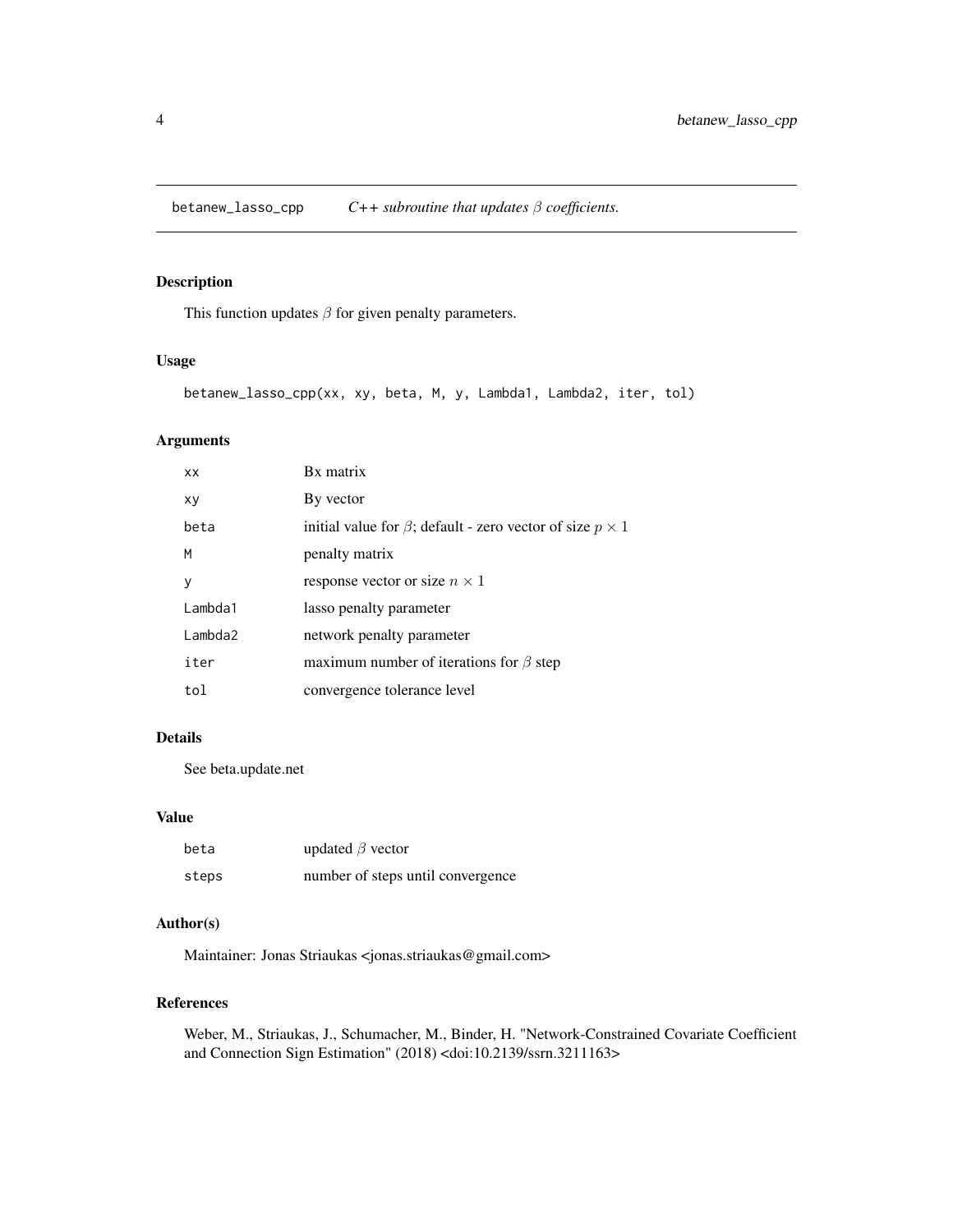#### <span id="page-4-0"></span>fastols 5

#### Examples

```
p<-200
n<-100
beta.\theta = array(1, c(p, 1))x<-matrix(rnorm(n*p),n,p)
y<-rnorm(n,mean=0,sd=1)
lambda1<-1
lambda2<-1
M1 <- diag(p)
updates<-beta.update.net(x, y, beta.0, lambda1, lambda2, M1)
```
fastols *Fast least squares estimate.*

# Description

Computes least squares estimate in an efficient way.

# Usage

fastols(y, x)

#### Arguments

| у | dependent variable |
|---|--------------------|
| x | response variable  |

# Author(s)

Maintainer: Jonas Striaukas <jonas.striaukas@gmail.com>

```
p<-10
n<-100
x<-matrix(rnorm(n*p),n,p)
beta<-array(5, c(p,1))
y<-x%*%beta + rnorm(n,mean=0,sd=0.1)
fastols(y,x)
```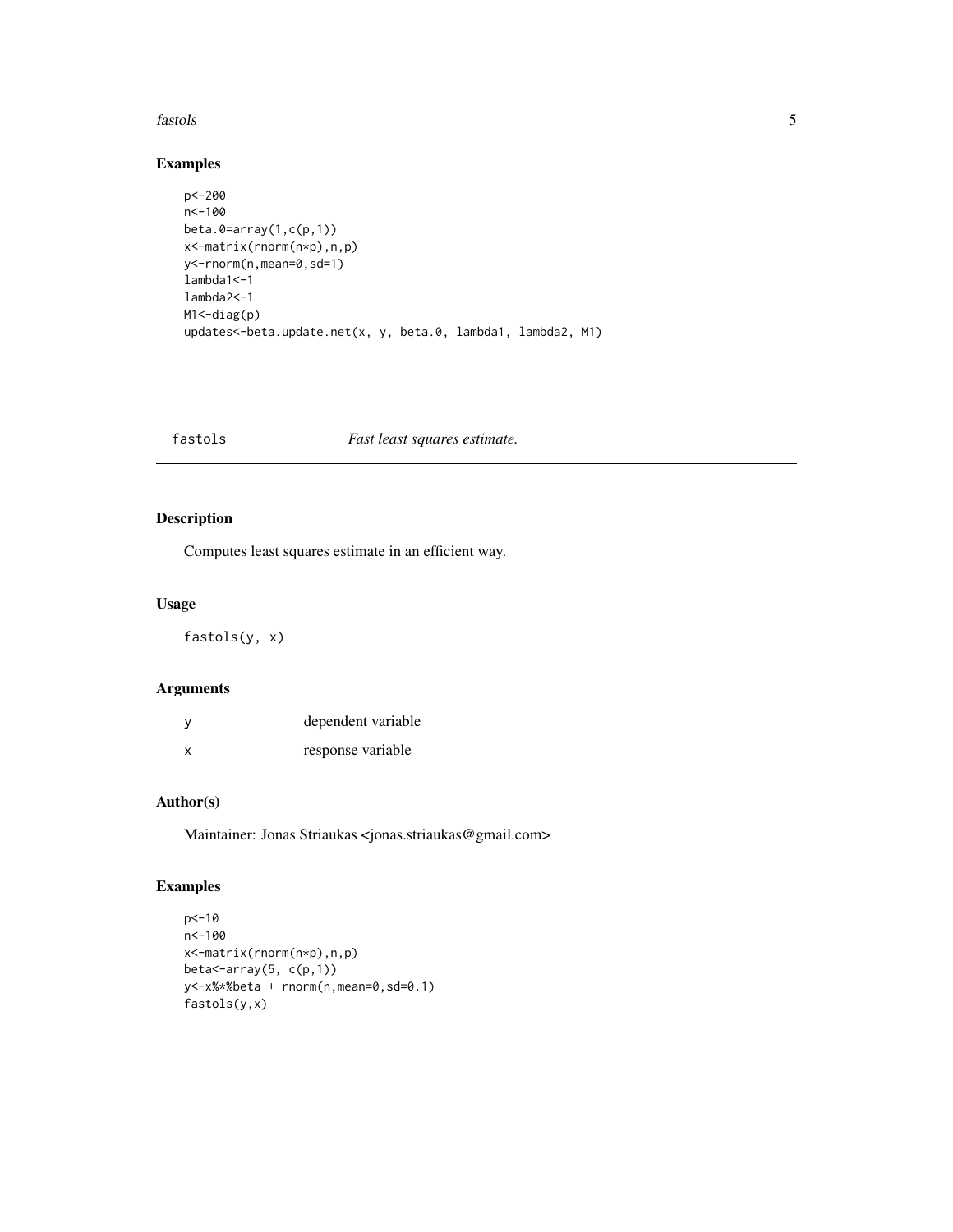<span id="page-5-0"></span>

Computes matrices  $B_X^{ij}$  and  $B_Y^{ij}$  to speed up estimation of connection signs. These matrices are stored only for indices that have non zero entries in penalty matrix M.

#### Usage

get.BxBy(x, y, M)

#### Arguments

| $\mathsf{X}$ | Input data matrix of size $n \times p$ , n - number of observations, p - number of<br>covariates |
|--------------|--------------------------------------------------------------------------------------------------|
|              | y Response vector or size $n \times 1$                                                           |
| M            | penalty matrix                                                                                   |

# Details

Calculates matrices all for i and j indices that have non zero values in a given penalty matrix.

#### Value

| <b>Bx</b> | array of $B_Y^{ij}$ stored matrices. $Bx[, k]$ are the k-th combination of i and j non<br>zero entry in the penalty matrix M |
|-----------|------------------------------------------------------------------------------------------------------------------------------|
| Bv        | array of $B_n^{ij}$ stored matrices. $By[, k]$ are the k-th combination of i and j non zero<br>entry in the penalty matrix M |

# Author(s)

Maintainer: Jonas Striaukas <jonas.striaukas@gmail.com>

# References

Weber, M., Striaukas, J., Schumacher, M., Binder, H. "Network-Constrained Covariate Coefficient and Connection Sign Estimation" (2018) <doi:10.2139/ssrn.3211163>

```
p<-200
n<-100
x<-matrix(rnorm(n*p),n,p)
y<-rnorm(n,mean=0,sd=1)
M<-diag(p)
get.BxBy(x, y, M)
```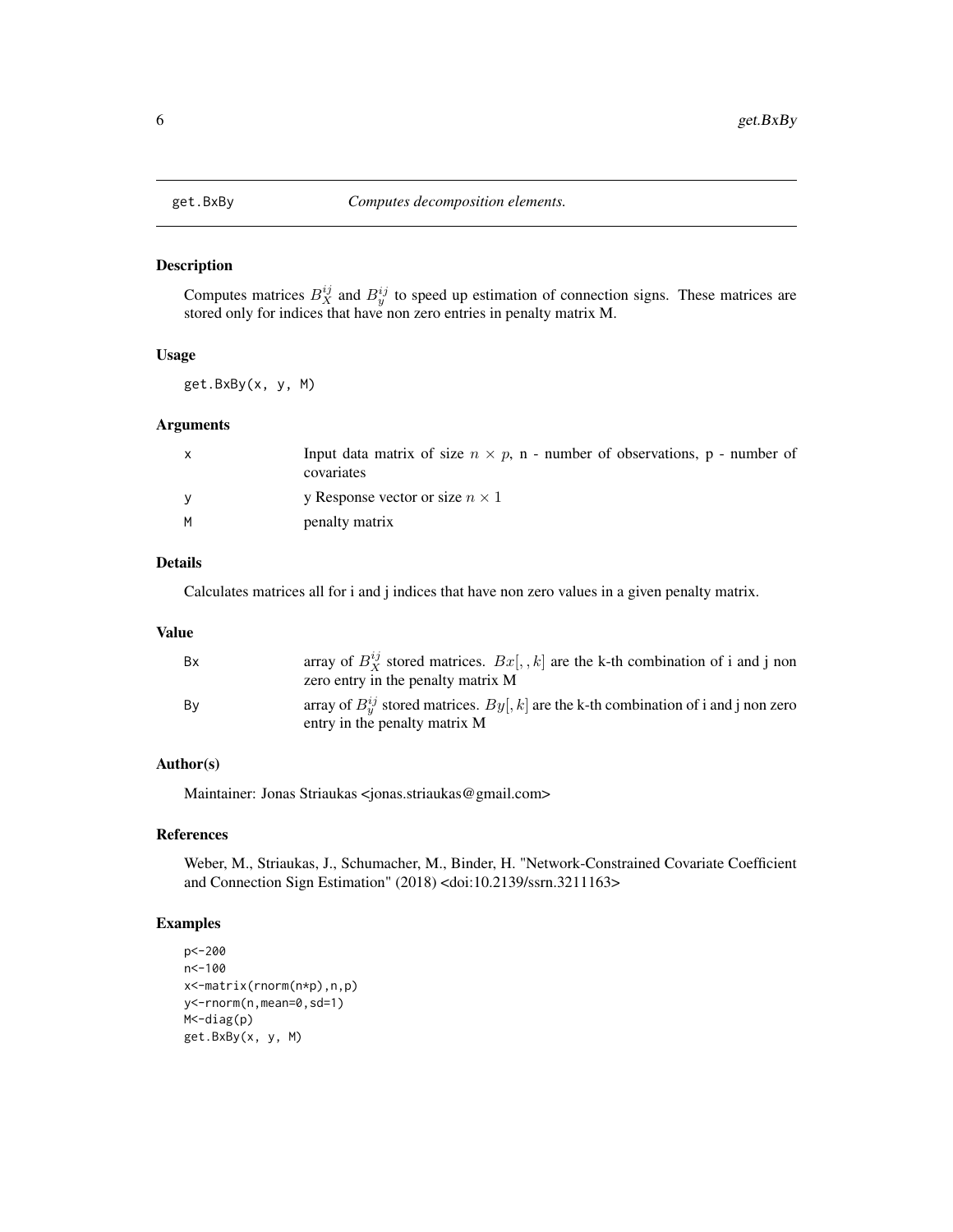<span id="page-6-0"></span>

Stores a matrix of connection signs to a vector.

# Usage

get.signs.M(MAT)

# Arguments

MAT matrix of connection signs that contains -1, 1 or 0

#### Value

vec.out vectorized MAT matrix

#### Author(s)

Maintainer: Jonas Striaukas <jonas.striaukas@gmail.com>

| get.xi | Updates the estimates of the connection signs by running mini OLS |
|--------|-------------------------------------------------------------------|
|        | <i>models.</i>                                                    |

# Description

Updates connection signs  $\hat{\xi}$ .

#### Usage

get.xi(Bx,By,beta,xi,M)

# Arguments

| Bx   | Bx element                                  |
|------|---------------------------------------------|
| By   | By element                                  |
| beta | $\hat{\beta}$ estimated value               |
| хi   | $\xi$ matrix estimated at the previous step |
| м    | penalty matrix                              |

#### Value

xi  $\hat{\xi}$  matrix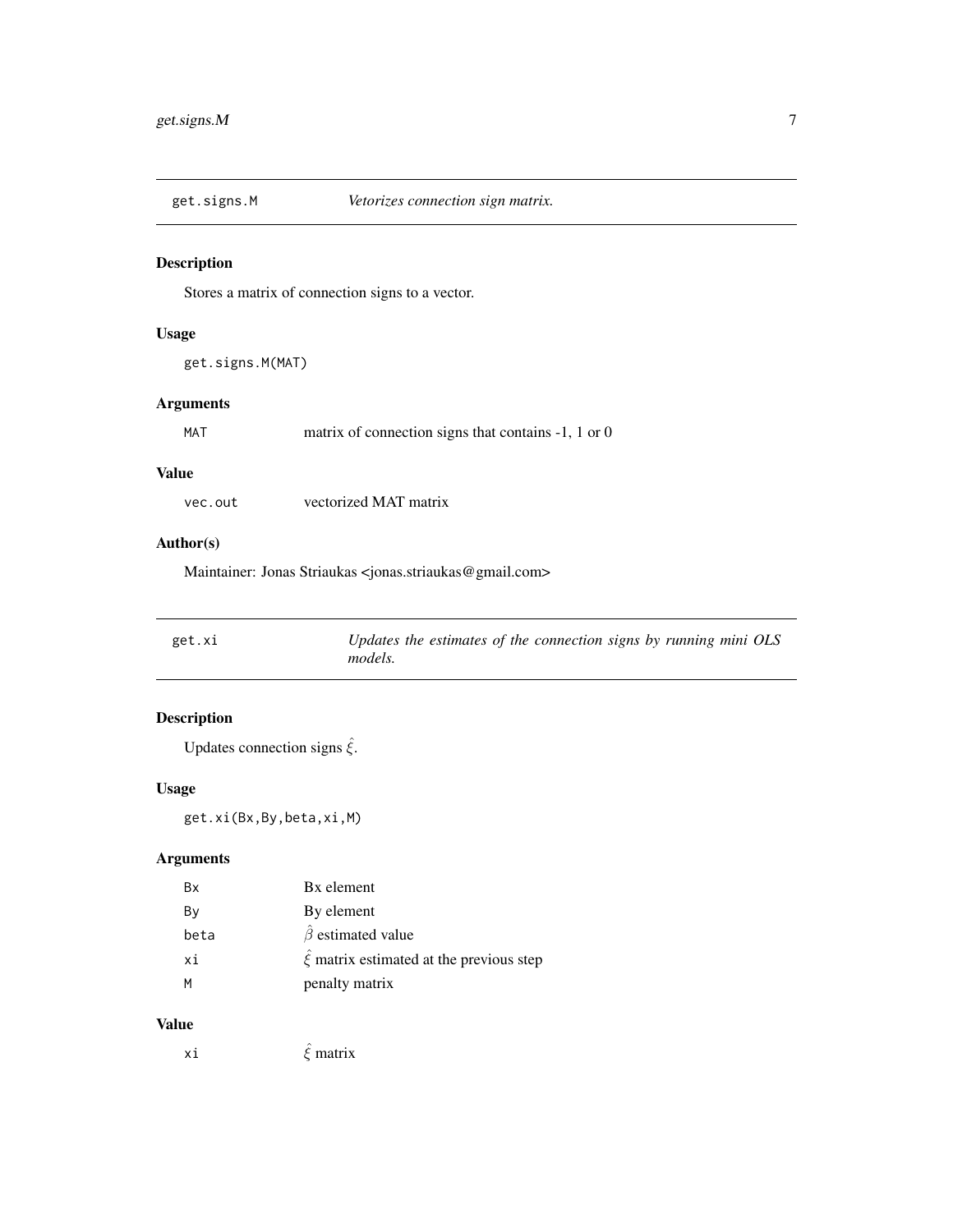#### <span id="page-7-0"></span>Author(s)

Maintainer: Jonas Striaukas <jonas.striaukas@gmail.com>

# References

Weber, M., Striaukas, J., Schumacher, M., Binder, H. "Network-Constrained Covariate Coefficient and Connection Sign Estimation" (2018) <doi:10.2139/ssrn.3211163>

lasso.net.fixed *Estimates coefficients over the grid values of penalty parameters.*

# Description

See lasso.net.grid

#### Usage

lasso.net.fixed(x,y,beta.0,lambda1,lambda2,M1,n.iter,iscpp,tol)

#### Arguments

| $\mathsf{x}$   | $n \times p$ input data matrix                                                                         |
|----------------|--------------------------------------------------------------------------------------------------------|
| y              | response vector or size $n \times 1$                                                                   |
| beta.0         | initial value for $\beta$ ; default - zero vector of size $n \times 1$                                 |
| lambda1        | lasso penalty coefficient                                                                              |
| lambda2        | network penalty coefficient                                                                            |
| M <sub>1</sub> | penalty matrix                                                                                         |
| n.iter         | maximum number of iterations for $\beta$ updating; default - 1e5                                       |
| iscpp          | binary choice for using cpp function in coordinate updates; $1$ - use $C++$ (default),<br>$0$ - use R. |
| tol            | convergence in $\beta$ tolerance level; default - 1e-6                                                 |

#### Details

Function loops through the grid of values of penalty parameters  $\lambda$ 1 and  $\lambda$ 2 until convergence is reached. Warm starts are stored for each iterator. The warm starts are stored once the coordinate updating converges.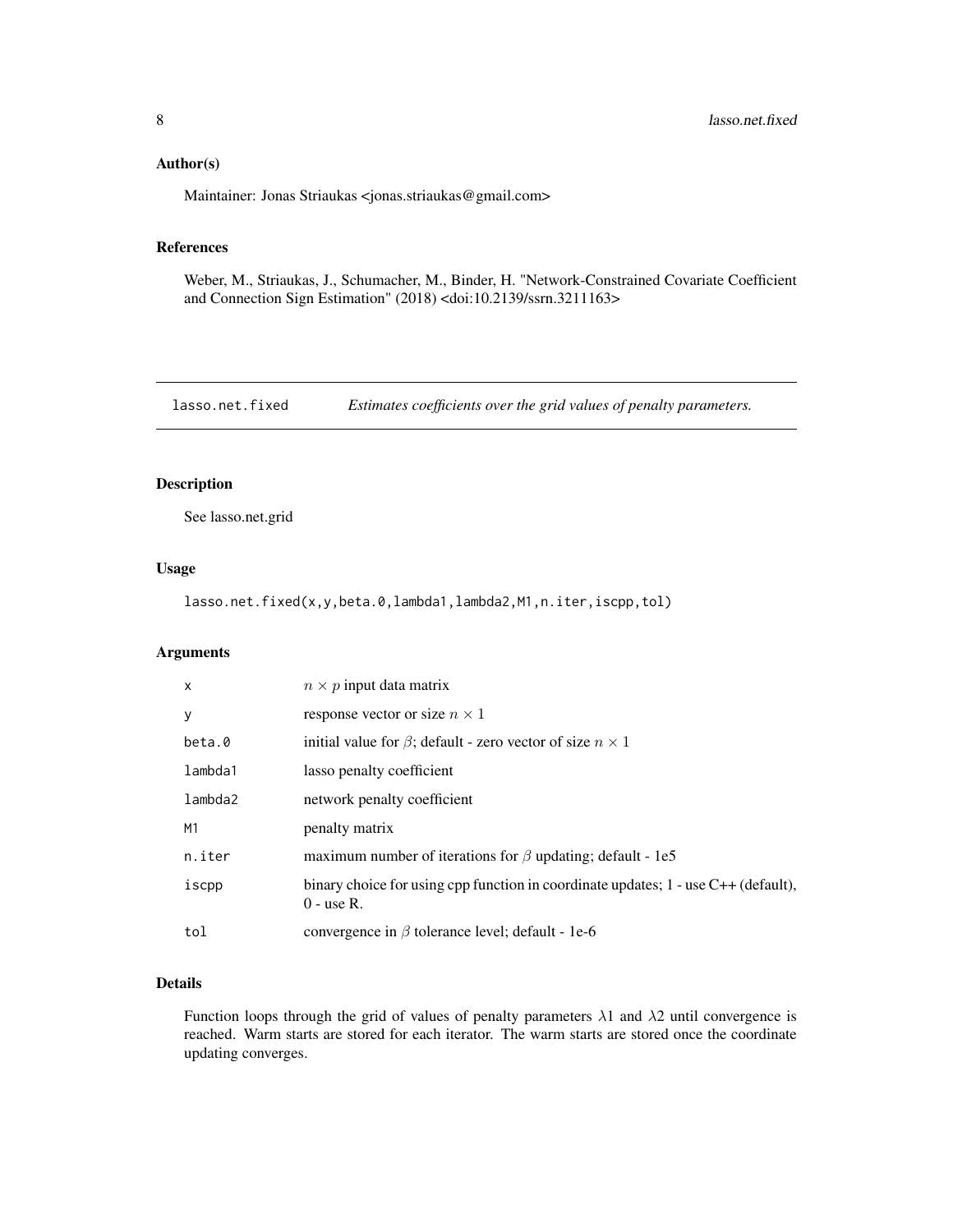# <span id="page-8-0"></span>lasso.net.grid 9

#### Value

| beta                | Matrix of $\beta$ coefficients. Columns denote different $\lambda$ 1 coefficients, rows - $\lambda$ 2<br>coefficients                                                             |
|---------------------|-----------------------------------------------------------------------------------------------------------------------------------------------------------------------------------|
| mse                 | Mean squared error value                                                                                                                                                          |
| iterations          | matrix with stored number of steps for sign matrix to converge                                                                                                                    |
| update.steps        | matrix with stored number of steps for $\beta$ updates to converge. (only stores the<br>last values from connection signs iterations)                                             |
| convergence.in.grid |                                                                                                                                                                                   |
|                     | matrix with stored values for convergence in $\beta$ coefficients. If at least one $\beta$ did<br>not converge in sign matrix iterations, 0 (false) is stored, otherwise 1 (true) |

#### Author(s)

Maintainer: Jonas Striaukas <jonas.striaukas@gmail.com>

#### References

Weber, M., Striaukas, J., Schumacher, M., Binder, H. "Network-Constrained Covariate Coefficient and Connection Sign Estimation" (2018) <doi:10.2139/ssrn.3211163>

#### Examples

```
p=200
n=100
beta.0=array(1,c(p,1))
x=matrix(rnorm(n*p),n,p)
y=rnorm(n,mean=0,sd=1)
lambda1=c(0,1)lambda2=c(0,1)M1=diag(p)
lasso.net.fixed(x, y, beta.0, lambda1, lambda2, M1)
```

| lasso.net.grid | Estimates coefficients and connection signs over the grid of values of |
|----------------|------------------------------------------------------------------------|
|                | penalty parameters $\lambda$ l and $\lambda$ 2.                        |

#### Description

Fits network regressions over the grid of values of penalty parameters  $\lambda$ 1 and  $\lambda$ 2, stores connection signs, number of iterations until convergence and convergence outcome.

#### Usage

lasso.net.grid(x,y,beta.0,lambda1,lambda2,M1,m.iter,n.iter,iscpp=TRUE,tol,alt.num)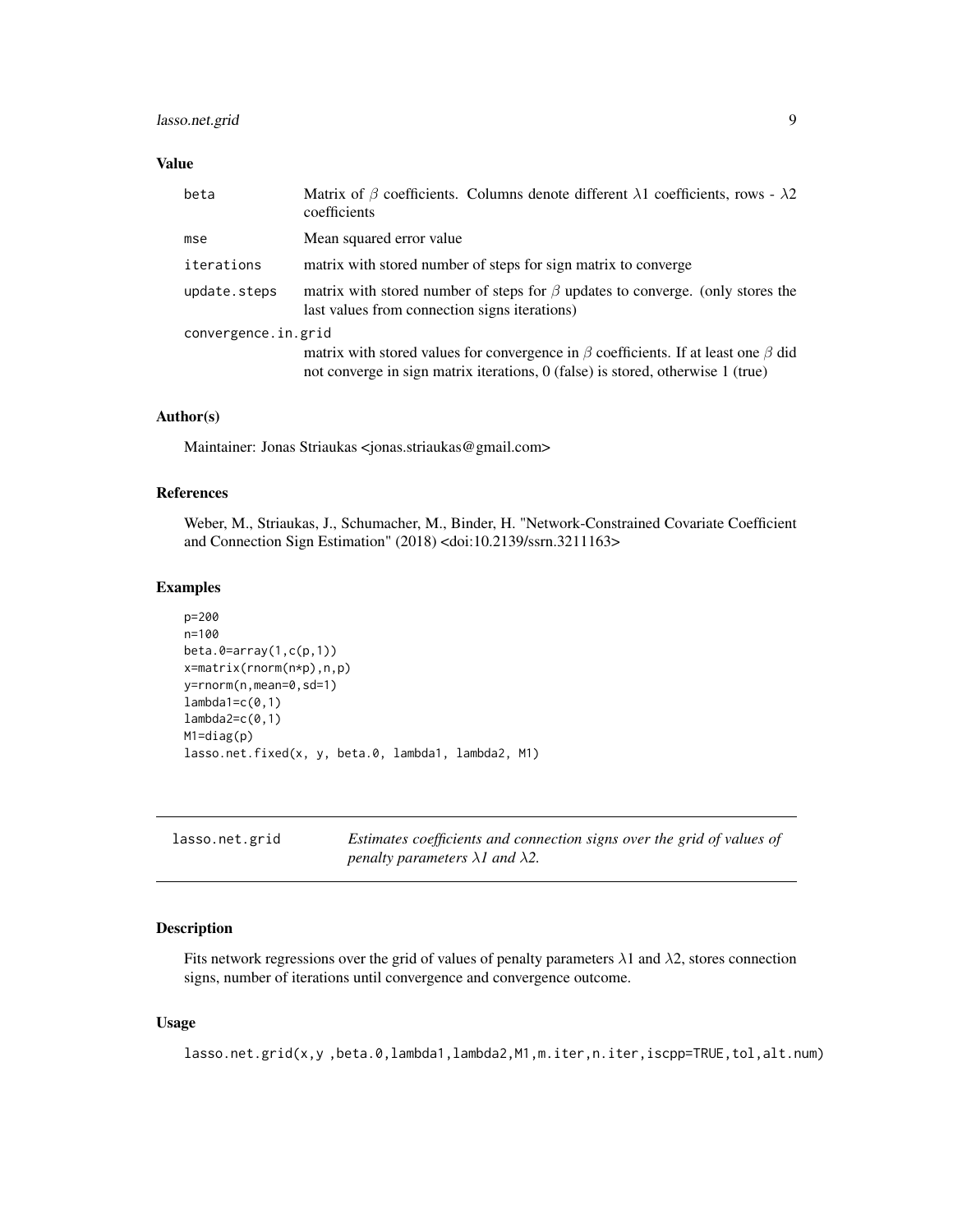10 lasso.net.grid

# Arguments

| X       | $n \times p$ input data matrix                                                                        |
|---------|-------------------------------------------------------------------------------------------------------|
| У       | response vector or size $n \times 1$                                                                  |
| beta.0  | initial value for $\beta$ . default - zero vector of size $n \times 1$                                |
| lambda1 | lasso penalty coefficient                                                                             |
| lambda2 | network penalty coefficient                                                                           |
| M1      | penalty matrix                                                                                        |
| m.iter  | maximum number of iterations for sign matrix updating; default - 100                                  |
| n.iter  | maximum number of iterations for $\beta$ updating; default - 1e5                                      |
| iscpp   | binary choice for using cpp function in coordinate updates; $1$ - use $C++$ (default),<br>$0$ - use R |
| tol     | convergence in $\beta$ tolerance level; default - 1e-6                                                |
| alt.num | alt.num remaining iterataions are stored; default - 12                                                |
|         |                                                                                                       |

#### Details

Fits network regression for the grid values of  $\lambda$ 1 and  $\lambda$ 2 using warm starts.

# Value

| beta                | matrix of $\beta$ coefficients, columns are for different $\lambda$ 1 parameters, rows $\lambda$ 2 pa-<br>rameters                                                                  |
|---------------------|-------------------------------------------------------------------------------------------------------------------------------------------------------------------------------------|
| mse                 | mean squared error value                                                                                                                                                            |
| M                   | array of connection signs. $M[, i, j]$ is the connection sign matrix for j-th $\lambda$ 1<br>value and i-th $\lambda$ 2 value                                                       |
| iterations          | matrix with stored number of steps for sign matrix to converge                                                                                                                      |
| update.steps        | matrix with stored number of steps for $\beta$ updates to converge. (only stores the<br>last values from connection signs iterations)                                               |
| convergence.in.M    |                                                                                                                                                                                     |
|                     | matrix with stored values for convergence in sign matrix                                                                                                                            |
| convergence.in.grid |                                                                                                                                                                                     |
|                     | matrix with stored values for convergence in $\beta$ coefficients. If at least one $\beta$ did<br>not converge in sign matrix iterations, $0$ (false) is stored, otherwise 1 (true) |
| xi.conv             | array with stored connection signs changes in each iteration                                                                                                                        |
| beta.alt            | array of coefficient vectors in case connection signs alternate                                                                                                                     |

# Author(s)

Maintainer: Jonas Striaukas <jonas.striaukas@gmail.com>

#### References

Weber, M., Striaukas, J., Schumacher, M., Binder, H. "Network-Constrained Covariate Coefficient and Connection Sign Estimation" (2018) <doi:10.2139/ssrn.3211163>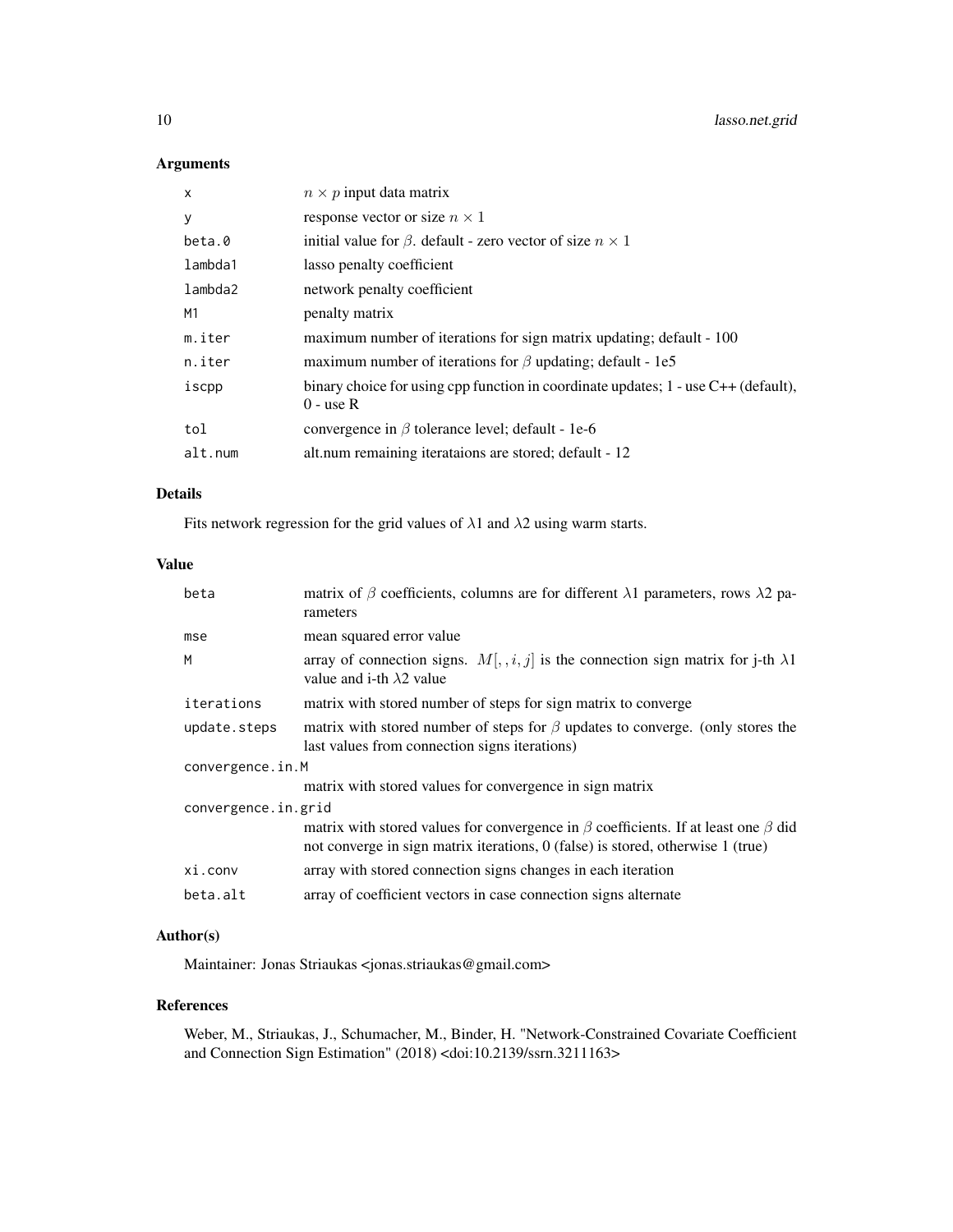# <span id="page-10-0"></span>mat.to.laplacian 11

# Examples

```
p=200
n=100
beta.0=array(1,c(p,1))
x=matrix(rnorm(n*p),n,p)
y=rnorm(n,mean=0,sd=1)
lambda1=c(0,1)lambda2=c(0,1)
M1=diag(p)
lasso.net.grid(x, y, beta.0, lambda1, lambda2, M1)
```
mat.to.laplacian *Computes Laplacian matrix.*

# Description

Computes Laplacian matrix.

# Usage

mat.to.laplacian(M1,type)

# Arguments

| М1   | $p \times p$ matrix                                                                                                  |
|------|----------------------------------------------------------------------------------------------------------------------|
| type | Laplacian types: 1) "normalized" (default) - normalized Laplacian, 2) "combi-<br>natorial" - combinatorial Laplacian |

# Value

L Laplacian

#### Author(s)

Maintainer: Jonas Striaukas <jonas.striaukas@gmail.com>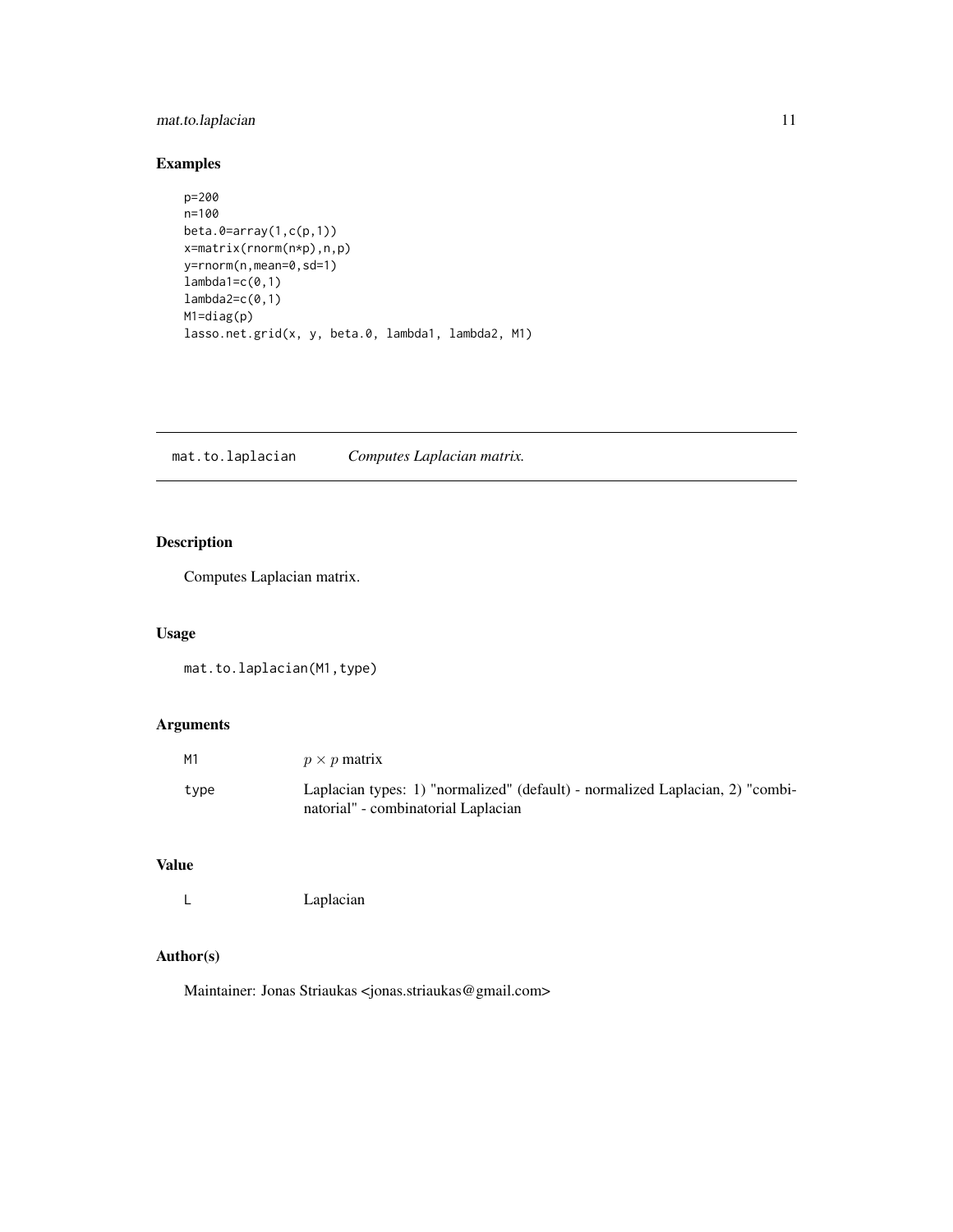<span id="page-11-0"></span>Updates M using relation  $(M)_{ij} = -\hat{\xi}_{ij} |(M_1)|_{ij}$ .

#### Usage

matrix.M.update(M, xi)

#### Arguments

| М  | penalty matrix              |
|----|-----------------------------|
| хi | estimated $\xi_{ij}$ matrix |

# Details

Updates M

# Value

| updated M |
|-----------|
|           |

# Author(s)

Maintainer: Jonas Striaukas <jonas.striaukas@gmail.com>

#### References

Weber, M., Striaukas, J., Schumacher, M., Binder, H. "Network-Constrained Covariate Coefficient and Connection Sign Estimation" (2018) <doi:10.2139/ssrn.3211163>

```
p<-100
M<-diag(p)
xi<-matrix(rnorm(p*p), p, p)
matrix.M.update(M,xi)
```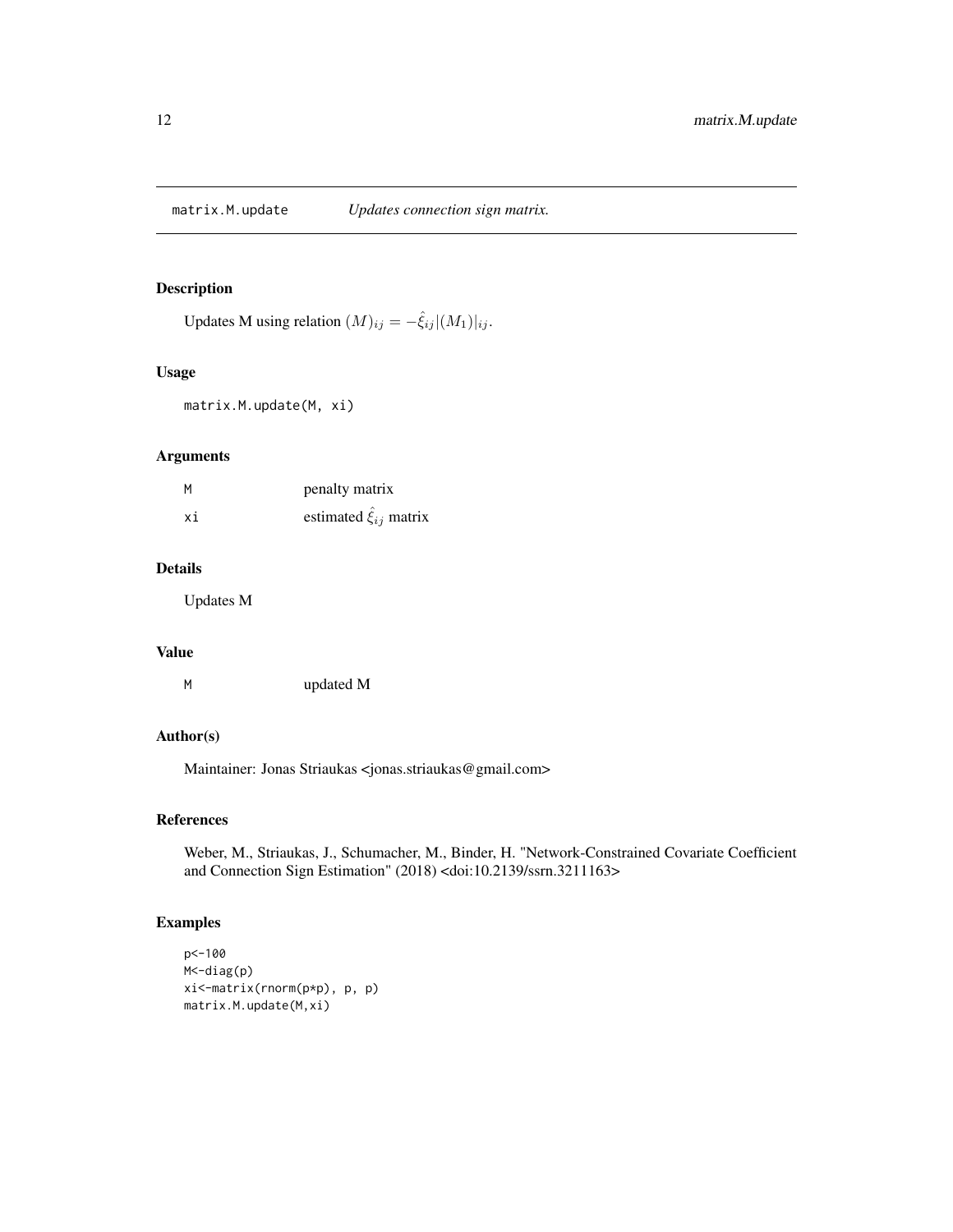<span id="page-12-0"></span>

Soft thresholding operator.

# Usage

soft.thresh(x, kappa)

# Arguments

|       | $\beta$ coordinate                                               |
|-------|------------------------------------------------------------------|
| kappa | $\kappa$ value in general or $\lambda_1$ for covariance updating |

# Details

Soft thresholding definition:  $S(x, \kappa) = sign(x)(|x| - \kappa)_{+}$ 

# Value

x value after applying soft thresholding operator

#### Author(s)

Maintainer: Jonas Striaukas <jonas.striaukas@gmail.com>

```
kappa<-0.2
x < -0.7soft.thresh(x, kappa)
```